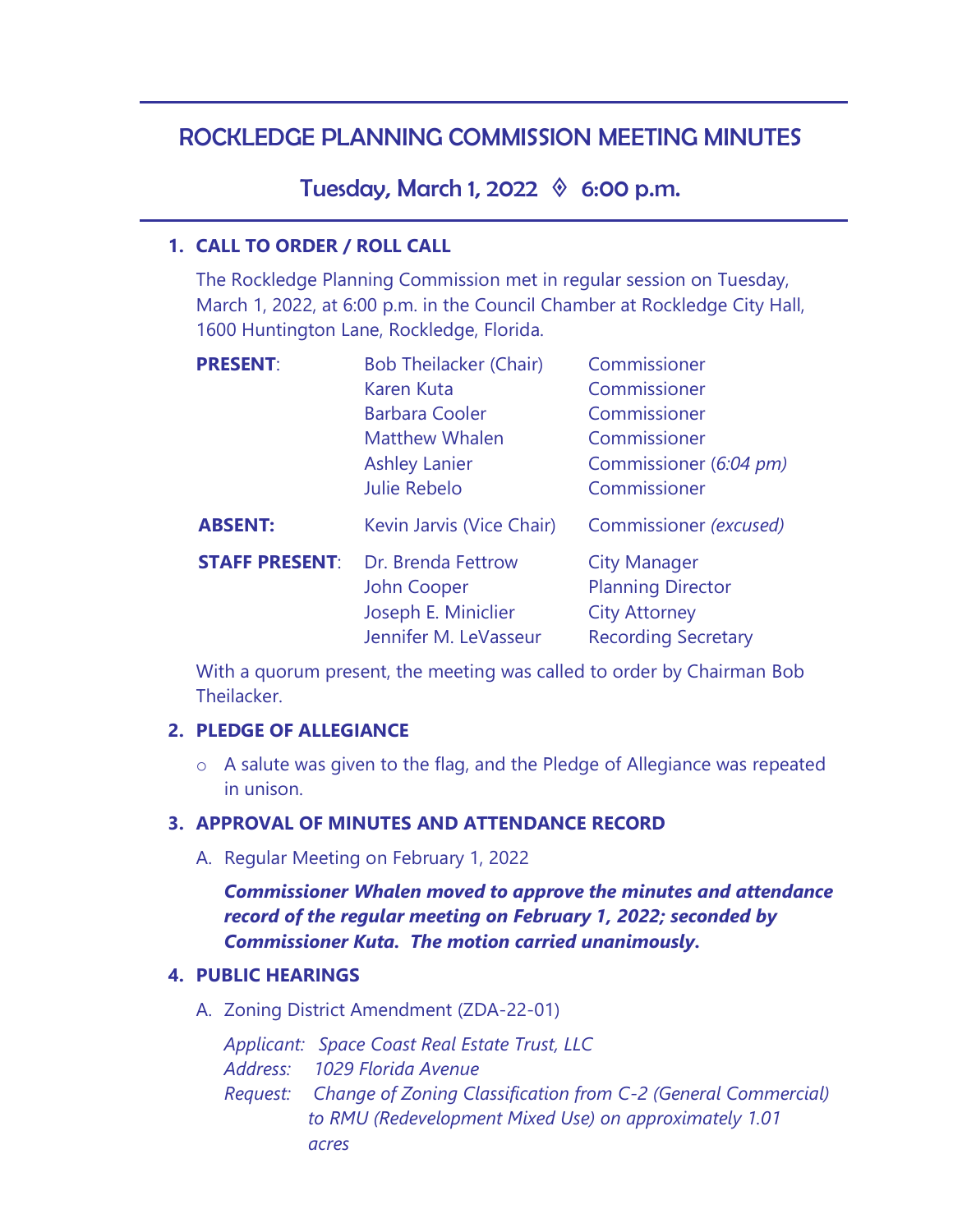Planning Director Cooper presented the application for the rezoning of 1029 Florida Avenue from C-2 (General Commercial) to RMU (Redevelopment Mixed Use) and explained that staff determined that the rezoning would create identifiable spot zoning, which is prohibited and is not compatible with the Comprehensive Plan. Additionally, the applicant expressed the desire to have two uses on the property, with one being residential. As such, staff recommended that the application be denied.

Praveen Idiculla (Agent), 1059 Jacaranda Circle, explained that the applicants desire to rezone the property for greater flexibility and to take advantage of redevelopment incentives.

At 6:05 p.m., Chairman Theilacker opened the public hearing.

There being no public comment, the public hearing was closed.

## *Commissioner Kuta moved to recommend denial of the rezoning of 1029 Florida Avenue (ZDA-22-01) from C-2 to RMU and to forward the recommendation to City Council; seconded by Commissioner Whalen. The motion passed unanimously.*

B. Zoning District Amendment (ZDA-22-02)

*Applicant: RBR Rockledge Group LLC Address: Parcel ID 25-36-05-00-252*

*Request: Change of Zoning Classification from R-2 (Single-Family Dwelling) to PUD (Planned Unit Development) on approximately 38.48 acres located south of Pluckebaum Road, west of Rockledge Country Club Estates, and south of Sierra Lakes Subdivision*

Planning Director Cooper presented the application and preliminary development plan for the rezoning of approximately 38.48 +/- acres located south of Pluckebaum Road and Sierra Lakes subdivision from R-2 (Single-Family Dwelling) to PUD (Planned Unit Development). He reported that the applicant is required to submit development plans through the PUD process, which authorizes the City to require that the applicant adhere to the proposed plan. He clarified that the development plan that has been submitted is for single-family residences, and a deviation of the plan would require the applicant to submit for reevaluation.

Planning Director Cooper clarified that ingress/egress points would be determined at a later phase in the process.

David Bassford (Representative), MBV Engineering, 1250 W. Eau Gallie Boulevard, Melbourne, noted that access points would be considered north of the property and would not affect the wetlands. Further, he clarified that a discrepancy existed in the deed, and the acreage is 39.7 acres rather than 38.48 acres.

At 6:17 p.m., Chairman Theilacker opened the public hearing.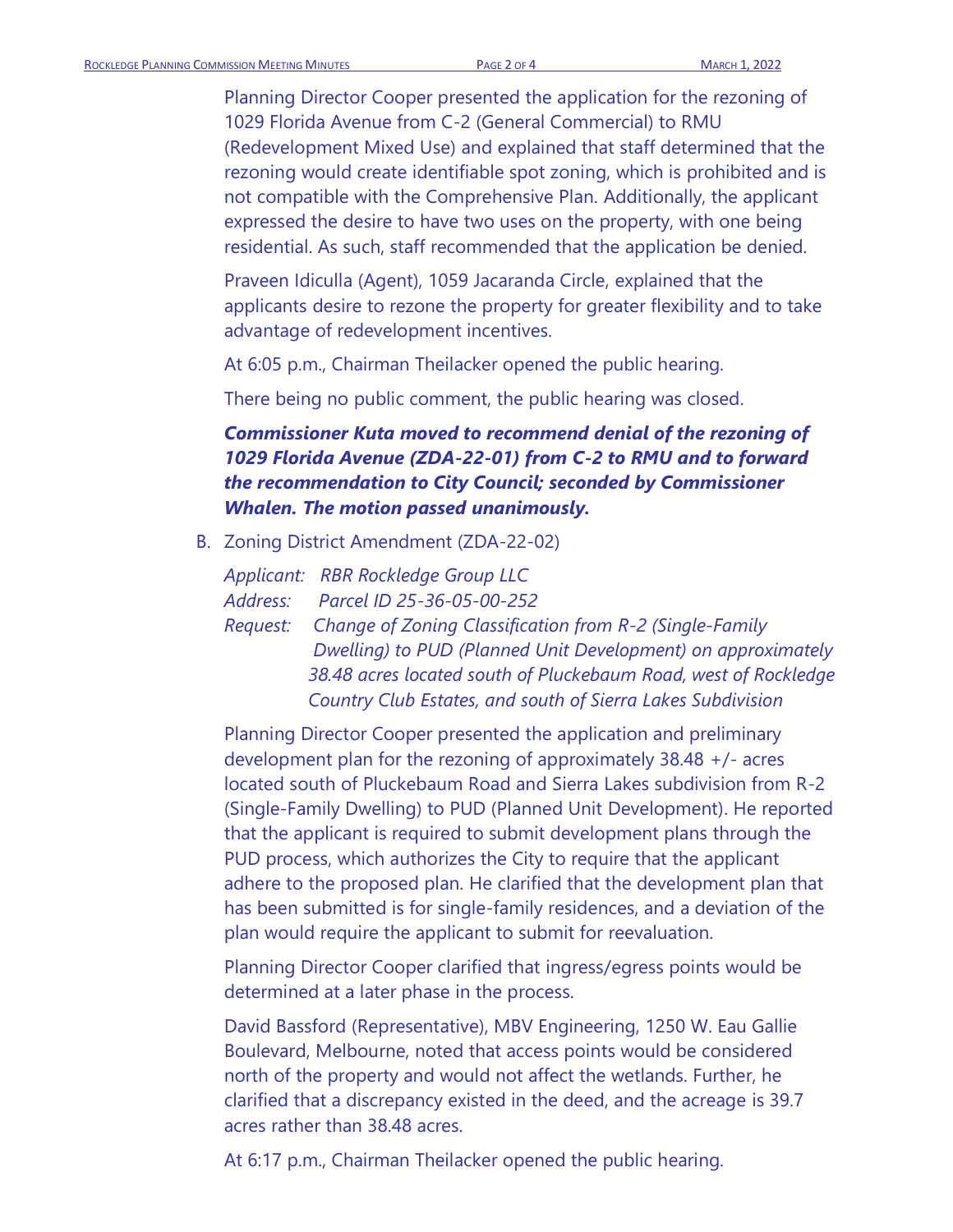Recording Secretary LeVasseur read into the record a written comment from Linda Jarven, 1531 Scout Drive, that opposed the proposed rezoning, as it would negatively affect the neighborhood via noise and light pollution, increased risk of crime, and lowered property values.

Frederick Sanders, 1600 Woodland Drive #4104, supported the project and requested that staff consider creative planning during the platting phase, to include preservation of lowlands and trees, as well as more environmentally friendly lighting.

Adam Rall, 1356 Gleneagles Way, requested clarification on the acreage discrepancy. Planning Director Cooper clarified that accurate acreage will be addressed during the platting phase.

Matt Pfundstein, 1360 Gleneagles Way, expressed concern regarding the wildlife that resides in the woods.

There being no further public comment, the public hearing was closed.

Planning Director Cooper noted that the applicant currently has the right to develop single-family homes under the current zoning classification of R-2; however, PUD zoning offers greater oversight by the City to address various concerns. Wildlife preservation is a requirement that must be addressed during the development process.

### *Commissioner Kuta moved to recommend approval of the preliminary development plan and rezoning (ZDA-22-02) from R-2 to PUD and to forward the recommendation to City Council; seconded by Commissioner Rebelo. The motion carried without objection.*

#### **5. SITE PLANS**

o None

#### **6. UNFINISHED BUSINESS**

o None

#### **7. NEW BUSINESS**

A. Action Item: Land Development Regulation Update: Section 62.122(c)(15) – Uses, Special Exception, Mini-Warehouses

Planning Director Cooper reported that, during review, staff discovered an incomplete description relating to the special exception process for miniwarehouses in the C-2 (General Commercial) Zoning District. The proposed changes add a modern description of mini-warehouses and further details the conditions by which the Planning Commission, Board of Adjustment and City Council may permit the described development.

*Commissioner Kuta moved to approve the proposed changes to the Land Development Regulations and to forward the recommendation*